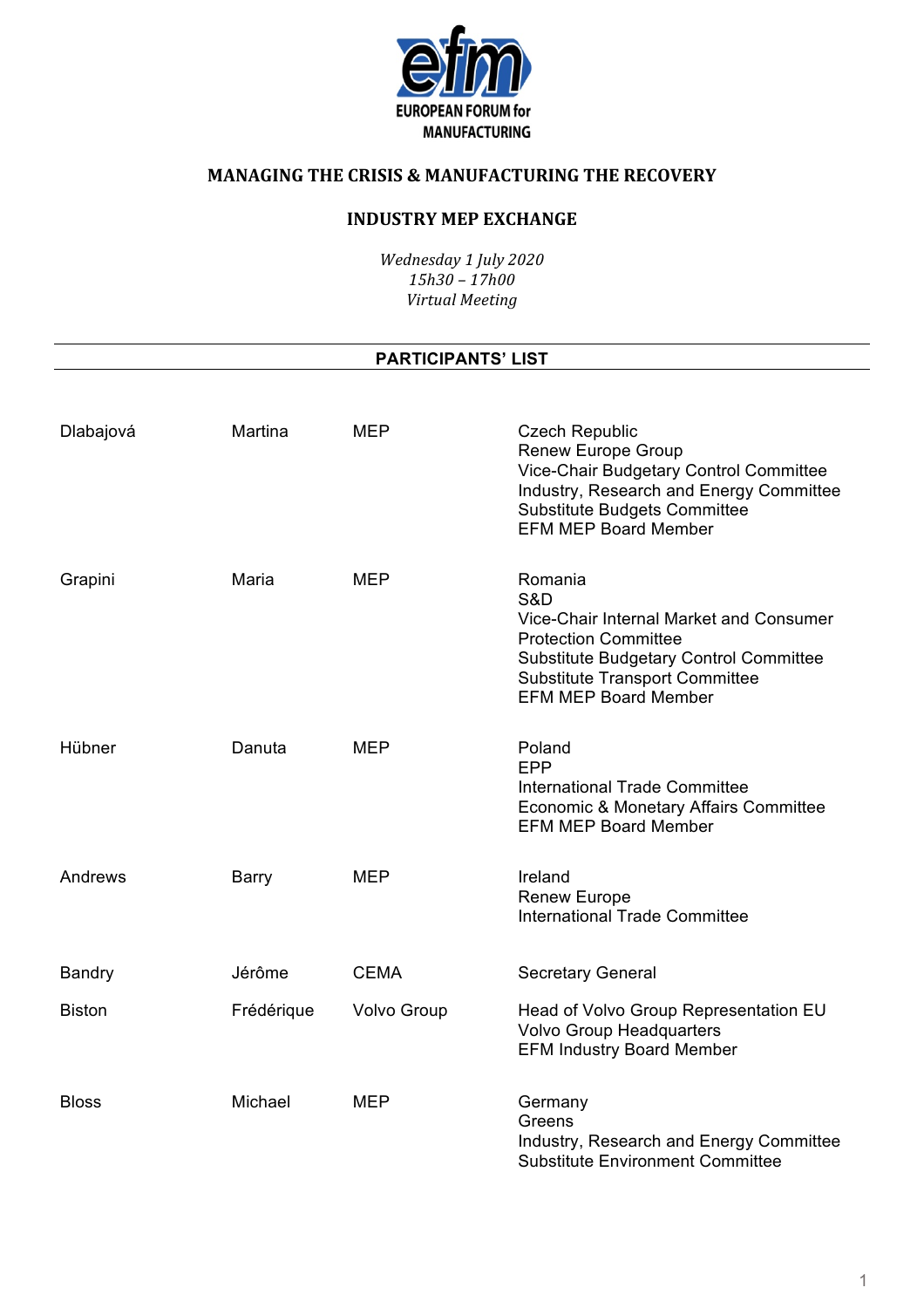

### **INDUSTRY MEP EXCHANGE**

Wednesday 1 July 2020  $15h30 - 17h00$ Virtual Meeting

#### **PARTICIPANTS' LIST**

| Botoş            | <b>Vlad-Marius</b> | <b>MEP</b>                          | Romania, Renew Europe Group<br><b>Internal Market and Consumer Protection</b>                                                 |
|------------------|--------------------|-------------------------------------|-------------------------------------------------------------------------------------------------------------------------------|
| De Vries         | Sigrid             | <b>CLEPA</b>                        | <b>Secretary General</b>                                                                                                      |
| Deprez           | <b>Bertrand</b>    | <b>Schneider Electric</b>           | VP EU Government Affairs. Head of the<br>Schneider Electric office to the EU                                                  |
| Falcioni         | Paolo              | <b>APPLIA</b>                       | <b>Director General</b>                                                                                                       |
| Fell             | Antony             | European Forum<br>for Manufacturing | <b>Secretary General</b>                                                                                                      |
| Fiocchi          | Pietro             | <b>MEP</b>                          | Italy, ECR<br><b>Environment Committee</b><br>Substitute Industry, Research and Energy                                        |
| González Casares | <b>Nicolás</b>     | <b>MEP</b>                          | Spain, S&D<br>Industry, Research and Energy Committee<br><b>Substitute Environment Committee</b>                              |
| Hamill           | Claudia            | European Forum<br>for Manufacturing | Senior Adviser                                                                                                                |
| Jarman           | Hywel              | <b>EUROBAT</b>                      | <b>Director Communications ILA</b>                                                                                            |
| Kovařík          | Ondřej             | <b>MEP</b>                          | Czech Republic, Renew Europe Group<br><b>Economic and Monetary Affairs Committee</b><br><b>Substitute Transport Committee</b> |
| <b>Kredler</b>   | Dennis             | <b>DOW</b>                          | <b>Director EU Affairs</b>                                                                                                    |
| Lohan            | Malte              | Orgalim                             | Director General &<br><b>EFM Industry Board Member</b>                                                                        |
| McReynolds       | Fergus             | <b>MakeUK</b>                       | Director of EU Affairs &<br><b>EFM Industry Board Member</b>                                                                  |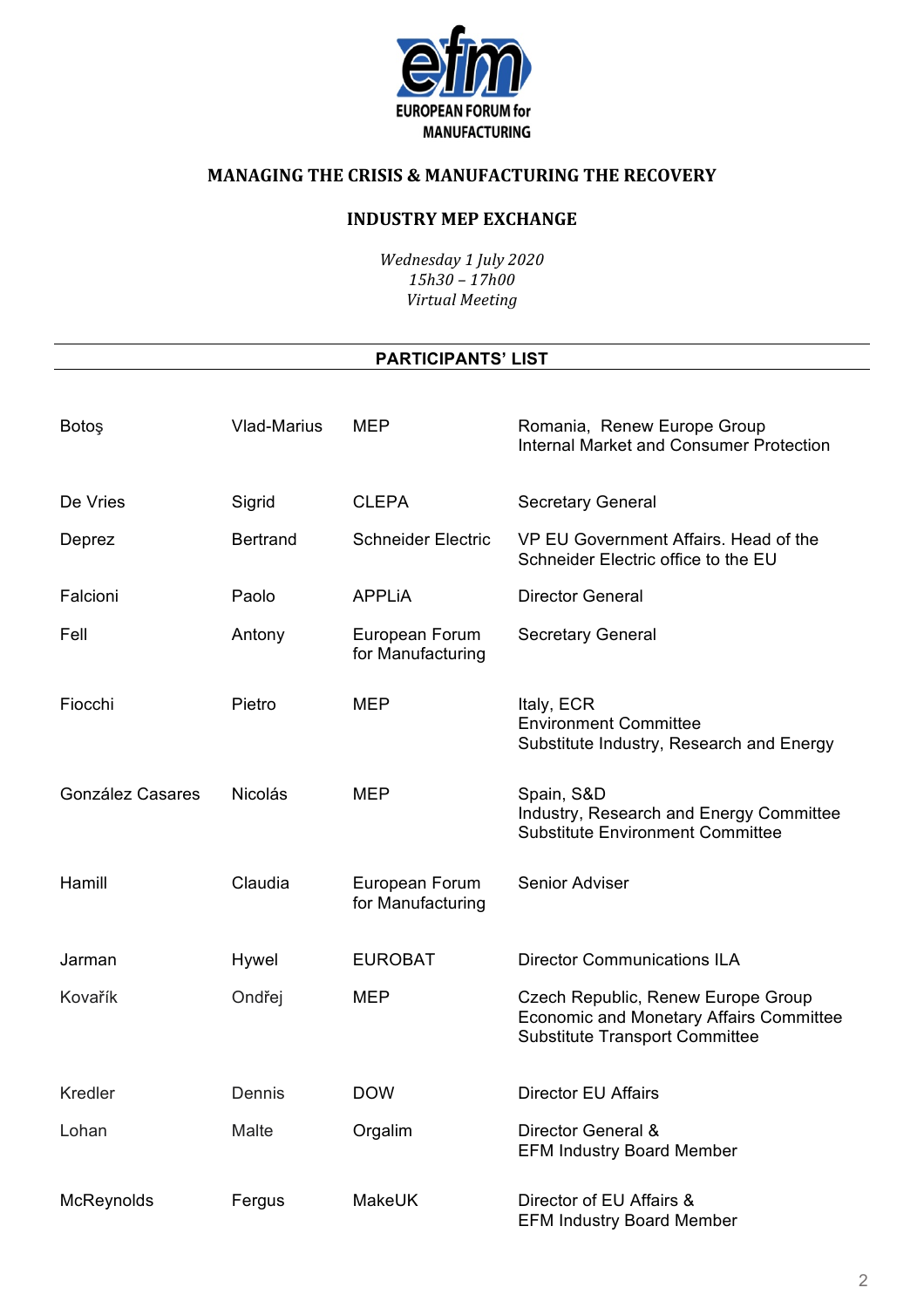

#### **INDUSTRY MEP EXCHANGE**

*Wednesday 1 July 2020 15h30 – 17h00 Virtual Meeting*

#### **PARTICIPANTS' LIST**

| Mihaylova | Iskra    | <b>MEP</b>                          | Bulgaria, Vice Chair Renew Europe<br>Industry, Research and Energy Committee          |
|-----------|----------|-------------------------------------|---------------------------------------------------------------------------------------|
| Paulus    | Jutta    | <b>MEP</b>                          | Germany, Greens<br><b>Environment Committee</b>                                       |
| Pihl      | Karl     | Ericsson                            | Head of European Affairs Office<br><b>EFM Industry Board Member</b>                   |
| Richmond  | Caroline | European Forum<br>for Manufacturing | Coordinator                                                                           |
| Spyraki   | Maria    | <b>MEP</b>                          | Greece, EPP<br>Vice Chair China Delegation<br>Industry, Research and Energy Committee |
| Viaggi    | Riccardo | CECE                                | <b>Secretary General</b>                                                              |

European Forum for Manufacturing 8<sup>th</sup> Floor, Rue de la Science 14, 1000 Brussels afell@euromanuforum.com +32 (0)2 808 6835 www.euromanuforum.com Transparency Register of the European Commission and European Parliament: 113054111397-33